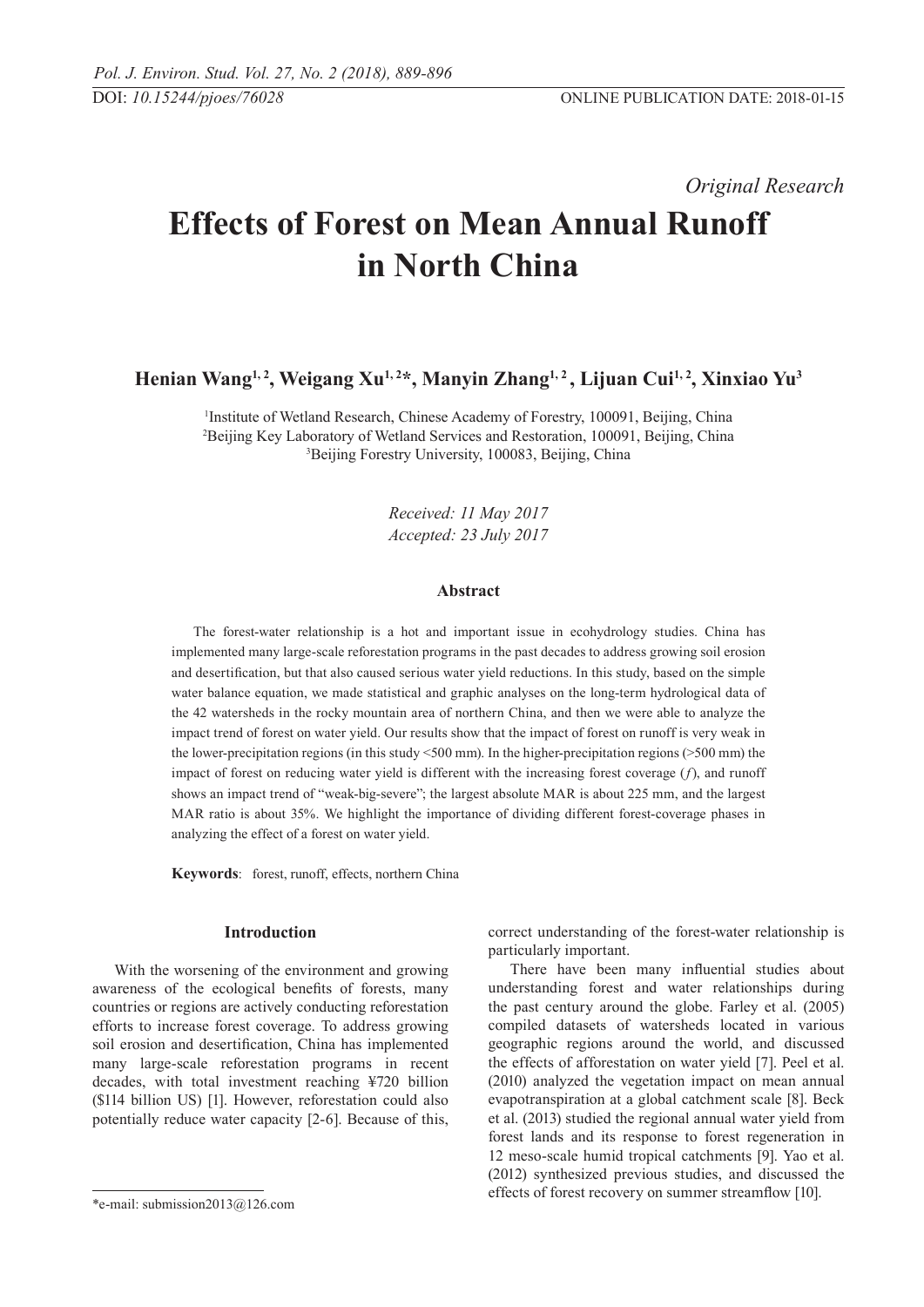Although researchers concur that forests decrease water yield, the extent of decrease differs. Farley et al. (2005) made a global analysis using 26 catchment datasets and 504 observations and found the annual water yield was reduced by 44 and 31% when grasslands and shrublands, respectively, were afforested [7]. Sun et al. (2006) examined the sensitivity of water yield responding to forestation across China, then recorded that the reduction in water yield due to forestation was approximately 50% (or 50 mm) each year [8]. Wang et al. (2011) used published literature data in the past 50 years to show that the regional average of annual runoff for forestlands is only 16 mm  $-$  58% lower than that of 39 mm for non-forestlands [11].

Why are there different reductions of forests on water yield? Liu et al. (2015) discussed the effects of climate and forest change on streamflow in the upper reaches of Poyang River basin [12]. Sun et al. (2006) suggested that the large spatial and temporal variability of hydrologic responses to reforestation will follow gradients in climate, topography, soil, and disturbances in China [4]. There is no doubt that these previous conclusions can help us better understand the effects of forest on water yield. But researchers may have overlooked another factor. We doubt that, in different forest coverage, the strength or magnitude of the effects is the same.

So the key purpose of this study was to discuss the effects of forests on water yield in different forest cover percentages.

Northern China has a developed economy and serried cities, and is an important region for Chinese economic development. The rocky mountain area in northern China even serves as a water source for Beijing and many other cities. Unlike other areas (e.g., the Loess Plateau) [13-14], for this region there's enough water yield to ensure that domestic and industrial water is the most important environmental policy. Researching the forestwater relationship in this region has important practical significance.

### **Material and Methods**

#### Study Area

The study area is the rocky mountain area of northern China (bounded by 35°4′-44°11′N and 111°41′-120°17′E; Fig. 1). The total area is  $264,832.7 \text{ km}^2$  and accounts for 2.7% of the entire land area of China. The topography of the region is characterized by low-mountain and hilly landscapes. The elevation varies from 1 to 2,940 m above sea level. The soil texture is dominated by cinnamon soil. Different from other regions, the soil layer is very thin  $(\leq 1 \text{ m})$ , and forest coverage is low, about 20-30%, with the main variety being broadleaved deciduous forest.

This study region has a semi-humid continental monsoon climate with a mean annual temperature of 12ºC. Rainfall in this study area is highly variable, both spatially and temporally. The mean annual rainfall generally ranges 350-800 mm. More than 85% of the rain falls between June and October.

Before choosing the study watersheds, the catchment area is also a factor worth considering [8]. Oudin et al. (2008) found that the addition of land cover information



Fig. 1. Locations of study basins and distribution of elevation.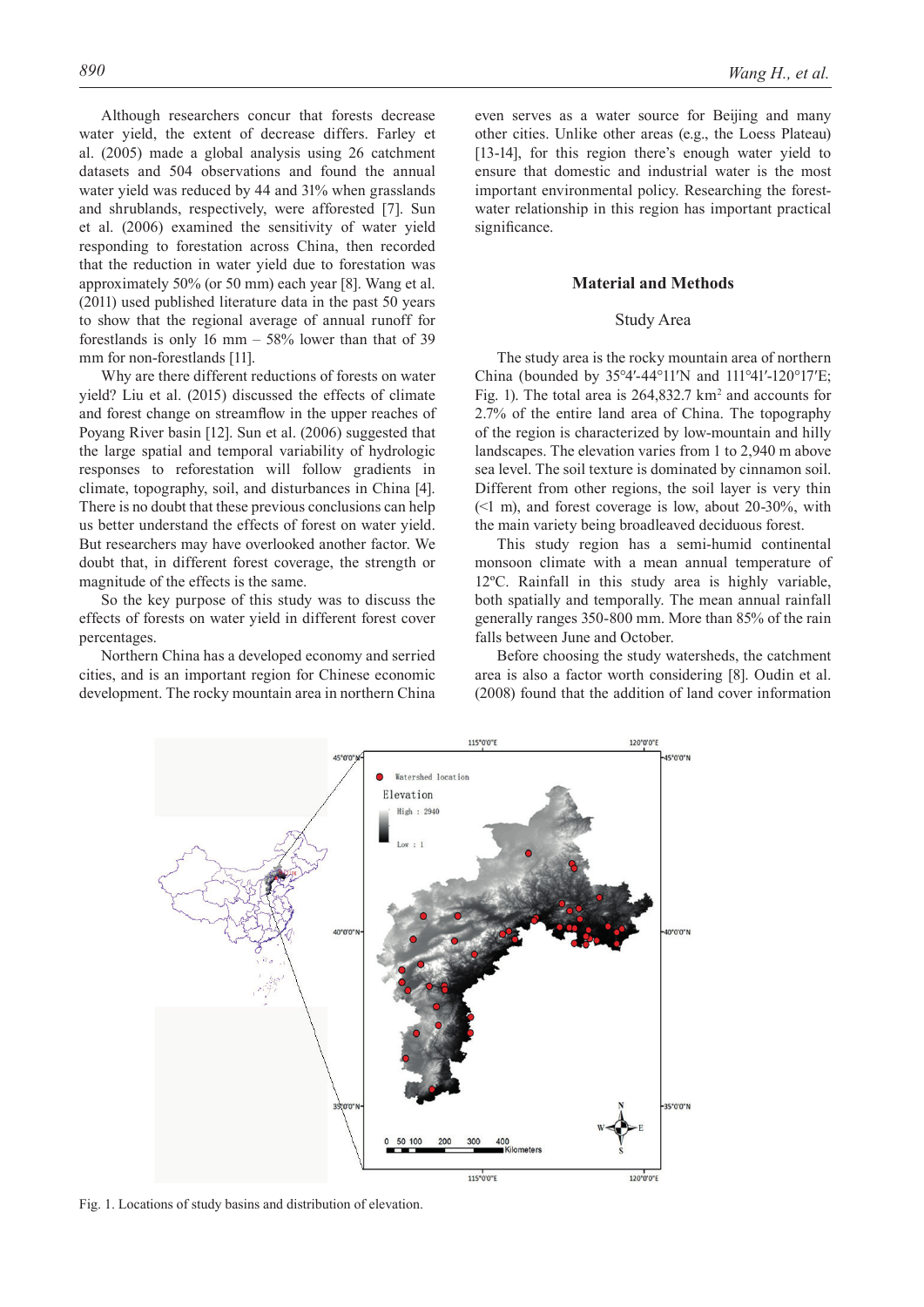did contribute to improving the efficiency of simple water balance formulas, particularly for catchment areas less than  $1,000 \text{ km}^2$  [15]. Donohue et al.  $(2007)$  noted that at large spatial scales (>1000 km2 ) climatic variables, rather than vegetation, primarily affect the long-term catchment water balance [16]. This indicates that 1,000 km2 may be the threshold to analyzing the forest impact on water yield. Therefore, in this study we only selected the watersheds of  $\leq 1,000$  km<sup>2</sup>. For sufficient data sets, we then selected from them with a data period of  $>10$ years. To exclude the interference of human factors on runoff, we also necessarily ensure that there are no water conservancy projects within the watersheds. Ultimately, we had selected the 42 eligible watersheds. Their locations are shown in Fig. 1.

#### Data

All the annual precipitation and runoff data (Table 1) were obtained from the Hydrological Yearbook of PR China (although the data have not been published, it is printed and issued for internal use). In order to ensure the quality of data sets, we also make reference to the relevant data from the China Meteorological Data Sharing Service System (www.cma.gov.cn).The digital elevation model (DEM) of this region was used to delineate the catchment boundaries of all catchments, and has a resolution of 90×90 m. The DEM and forest cover data are both derived from Data Sharing Infrastructure of Earth System Science (geodata.cn). And some forest cover data were also measure by Tracing Radiation and Architecture of Canopies (TRAC) from LICA United Technology Limited (www.li-ca.com).

#### Methods

Many factors could affect water yield, including climate, topography, soil, and vegetation. The classic paired catchment studies have been widely used as a means of determining changes in water yield resulting from forest change and excluding the effects of other environmental variables [17]. Unfortunately, very few normal paired catchment studies have been undertaken in China [11]. Consequently, we have to introduce an alternative approach to evaluate the hydrological impact of a forest. For example, Caballero et al. (2013) used the water balance model to analyze the impact of forest on mean annual runoff (MAR), based on the existing data sets of MAR and forest coverage [18]. Learning from their research, we also used this approach in our study.

Water balance is the most basic and important concept of watershed hydrology, and is a common framework for studying hydrological behaviors. It can be expressed as:

$$
P = ET + R + D + \Delta S \tag{1}
$$

…where *P* is mean annual precipitation (MAP) (mm), *ET*  is the mean annual evapotranspiration of a basin (mm), *R* is mean annual runoff (MAR) (mm), *D* is groundwater

recharge, and  $\Delta S$  is soil moisture changes. When the time series is long enough (>10 years), *D* and Δ*S* can be considered 0. Then the water balance formula will be simplified as:

$$
P = ET + R \tag{2}
$$

…which guides us in analyzing runoff from precipitation and evapotranspiration.

#### **Results and Discussion**

# The Effect of Precipitation on Runoff and Evapotranspiration

Precipitation is the source of runoff and evapotranspiration, and is the most important influencing factor. Before studying other environmental factors, the effect of precipitation should be well known.

All basins are selected to show the relationship among mean annual precipitation (MAP), mean annual evapotranspiration (MAET), and mean annual runoff (MAR) (Figs 2-3). The results show that there is a linear



Fig. 2. Linear relationship between the a) MAET and b) MAP.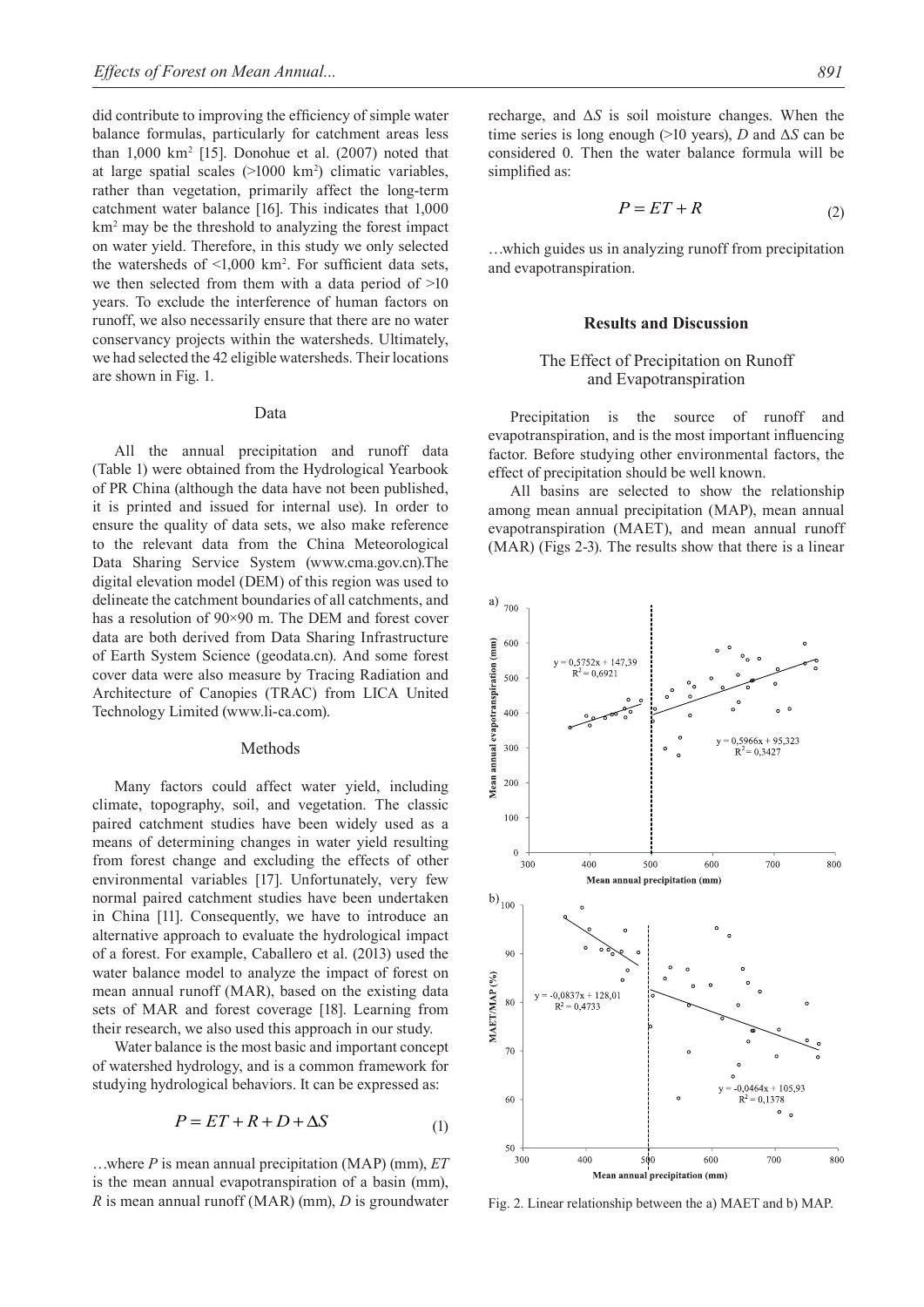

Fig. 3. Linear relationship between a) MAR and b) MAP.

relationship between MAP and MAET, but absolute MAET (mm) and proportional MAET (% of precipitation) have different changes with increasing precipitation, and absolute MAET is also increasing while proportional MAET decreases. This means that when MAP is increasing, the part of the precipitation used as MAET is reduced. The relationship between MAP and MAR shows that they have a positive linear correlation and that both absolute MAR (mm) and proportional MAR (% of precipitation) are increasing with increasing precipitation.

There should be good linear relationships among MAP, MAET, and MAR, but due to many environmental factors that commonly affect them, the relationships can be confusing. Our results indicate that the quality of relationships is different with different gradients of P, and the data sets could be apparently divided into two parts. When MAP<500 mm, the linear relationships are slightly good ( $R^2$  = 0.6921, 0.4733, 0.5507, 0.5465), while when MAP>500 mm, it becomes much weaker ( $R^2$  = 0.3427, 0.1378, 0.1925, 0.1378). This may indicate that, with different precipitation, the effects of environment factors are also different.

An analysis in sub-regions or basin groups with different MAPs may be helpful in further improving our understanding as to how forestation may affect annual water yield [11]. In order to weaken the influence of rainfall, we try to divide the study basins into different groups according to their precipitation. So we use the MAP of 500 mm as the threshold for dividing the basins into two separate groups in the following analysis: the less-precipitation basin group and the more-precipitation basin group as associated with the climatic precipitation gradient.

The key to predicting and understanding the forest impact is to know which water balance component is the "winner" in affecting runoff [11]. As we all know, with increasing coverage, forest transpiration can decrease runoff. Although transpiration is traditionally considered the more important component of forest evapotranspiration (ET), interception and subsequent evaporation from the canopy can also increase substantially, particularly with conifers [19-20]. In general, forestation practices have caused decreases in annual runoff due to increases in evapotranspiration [21-22]. But on the other hand, the shade and litter of forest can reduce soil evaporation; forest roots can also enhance soil infiltration, which leads to greater percolation to groundwater and thus later could contribute toward low-flow discharges, which will both increase runoff. Then the final impact of forest on runoff depends on the synthetic effect of these positively and negatively influencing processes [10].

## The Impact of Forest on Runoff in the Less-Precipitated Basins

When MAP is <500 mm, most of the basins have low forest coverage (*f*) (0~30%), only two basins' forest coverage is much higher (about 72%). By comparing these two basin groups (f is  $0 \sim 30\%$  and f is about 72%), we try to discuss the effects of forest on runoff. All information of the basins is shown in Table 2.

Results show that the MAPs of these two basin groups have a small difference (427.41 mm and 443.18 mm, respectively). In this premise, though their forest coverage is much different, the MARs of this two basin groups are very similar for both the absolute MAR (33.68 mm and 31.38 mm) and the MAR ratio (7.61% and 8.16%). In other words, though the forest coverage has a big increase (from 0~30% to 72%), the change of MAR is very little. This may suggest that, when precipitation is low (MAP<500 mm), the effects of forest on runoff are quite weak.

In this paper, the effect of forest on MAR is weak when precipitation is less than 500 mm, and MAR shows a weak change with forest coverage increasing from  $0\sim30\%$  to about  $72\%$  – no matter the absolute value (mm) or proportional value (%). This may because when precipitation is little, the effect of forest on evapotranspiration is also limited. Notably, ET is usually accounting for >90% of precipitation in dryland ecosystems [23]. Travis E. Huxman et al. (2005) believe that forests influence ET to a greater extent in more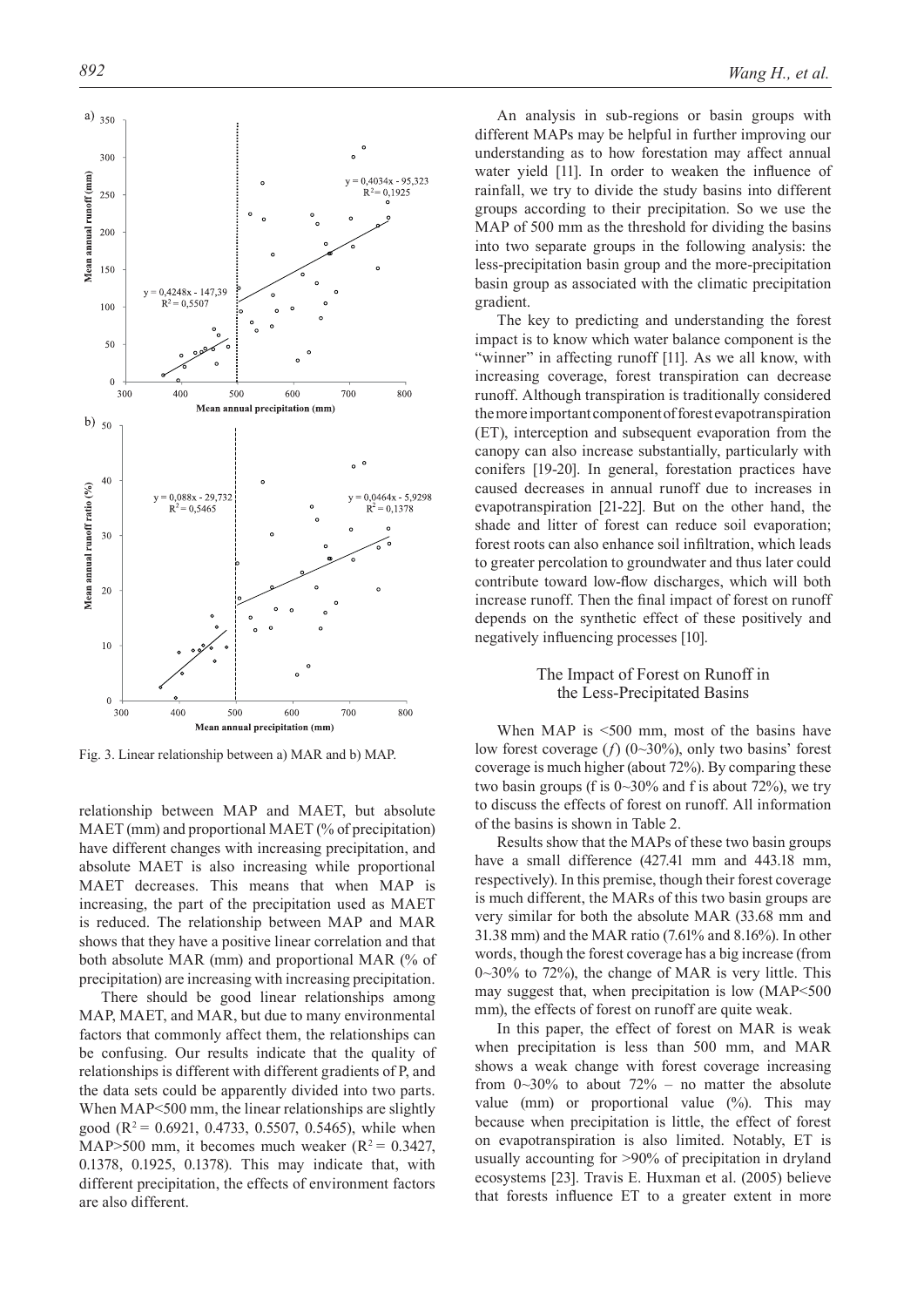Table 1. Collected data sets from selected watersheds.

| $\mathbf{ID}$    | Watershed     | Area $(km2)$ | Forest coverage $(\%)$ | MAP(mm) | MAR (mm) |
|------------------|---------------|--------------|------------------------|---------|----------|
| $\mathbf{1}$     | Daqinggou     | 366          | 13.9                   | 366.86  | 8.85     |
| $\overline{2}$   | Dahekou       | 999          | 0.5                    | 390.51  | 71.14    |
| $\mathfrak{Z}$   | Nantuling     | 575          | 15.7                   | 393.58  | 1.94     |
| $\overline{4}$   | Fengzhen      | 1000         | 2.5                    | 399.28  | 34.98    |
| 5                | Wujiayao      | 138          | 4.0                    | 404.95  | 20.08    |
| $\sqrt{6}$       | Qingbaikou    | 550          | 72.1                   | 424.19  | 38.75    |
| $\boldsymbol{7}$ | Weichang      | 997          | 27.9                   | 435.27  | 39.90    |
| 8                | Bianqiangshan | 562          | 20.2                   | 441.91  | 44.44    |
| $\overline{9}$   | Douluoqiao    | 712          | 6.4                    | 456.09  | 43.60    |
| 10               | Luzhuang      | 746          | 16.1                   | 457.62  | 70.44    |
| 11               | Qingshui      | 301          | 72.7                   | 462.17  | 24.00    |
| 12               | Wangjiahui    | 396          | 16.5                   | 465.81  | 62.37    |
| 13               | Huili         | 475          | 15.0                   | 482.93  | 46.94    |
| 14               | Siping        | 192          | 16.9                   | 501.98  | 125.30   |
| 15               | Macun         | 973          | 0.4                    | 505.69  | 94.13    |
| 16               | Baiyachang    | 92           | 61.4                   | 522.23  | 224.31   |
| 17               | Yangquan      | 584          | 5.7                    | 525.11  | 79.35    |
| $18\,$           | Pingquan      | 372          | 2.2                    | 533.60  | 68.43    |
| 19               | Shimen        | 502          | 6.4                    | 544.25  | 265.67   |
| 20               | Longmenkou    | 126          | 53.5                   | 546.66  | 217.22   |
| 21               | Liujiaping    | 140          | 6.2                    | 562.76  | 170.04   |
| 22               | Beizhangdian  | 264          | 31.4                   | 562.92  | 115.95   |
| 23               | Shizhandao    | 830          | 13.0                   | 569.71  | 94.86    |
| 24               | Wangan        | 416          | 13.5                   | 597.44  | 98.18    |
| 25               | Hancun        | 379          | 0.0                    | 607.09  | 28.56    |
| $26\,$           | Tangshan      | 668          | 6.6                    | 615.96  | 143.49   |
| 27               | Zhaojiagang   | 44           | 0.3                    | 627.15  | 39.49    |
| 28               | Liying        | 568          | 20.9                   | 632.92  | 223.12   |
| 29               | Zhenzizhen    | 128          | 8.9                    | 641.16  | 131.87   |
| 30               | Qianmaozhuang | 340          | 40.0                   | 642.32  | 211.13   |
| 31               | Manshuihe     | 640          | 45.8                   | 648.52  | 85.01    |
| 32               | Shifokou      | 429          | 16.7                   | 656.77  | 104.92   |
| 33               | Yangjiaying   | 143          | 7.3                    | 657.40  | 184.43   |
| 34               | Lijiaxuan     | 902          | 10.9                   | 663.51  | 171.38   |
| 35               | Fuguizhuang   | 263          | 11.6                   | 665.72  | 171.79   |
| 36               | Yuhekou       | 528          | 86.0                   | 675.67  | 120.14   |
| 37               | Koutou        | 170          | 37.6                   | 701.99  | 218.38   |
| 38               | Yumenkou      | 157          | 59.4                   | 706.41  | 300.60   |
| 39               | Nihe          | 478          | 20.0                   | 750.18  | 151.72   |
| 40               | Shuipingkou   | 742          | 21.5                   | 750.39  | 208.72   |
| 41               | Lanqiying     | 714          | 46.0                   | 767.80  | 240.14   |
| 42               | Luozhuangzi   | 322          | 66.8                   | 769.23  | 219.51   |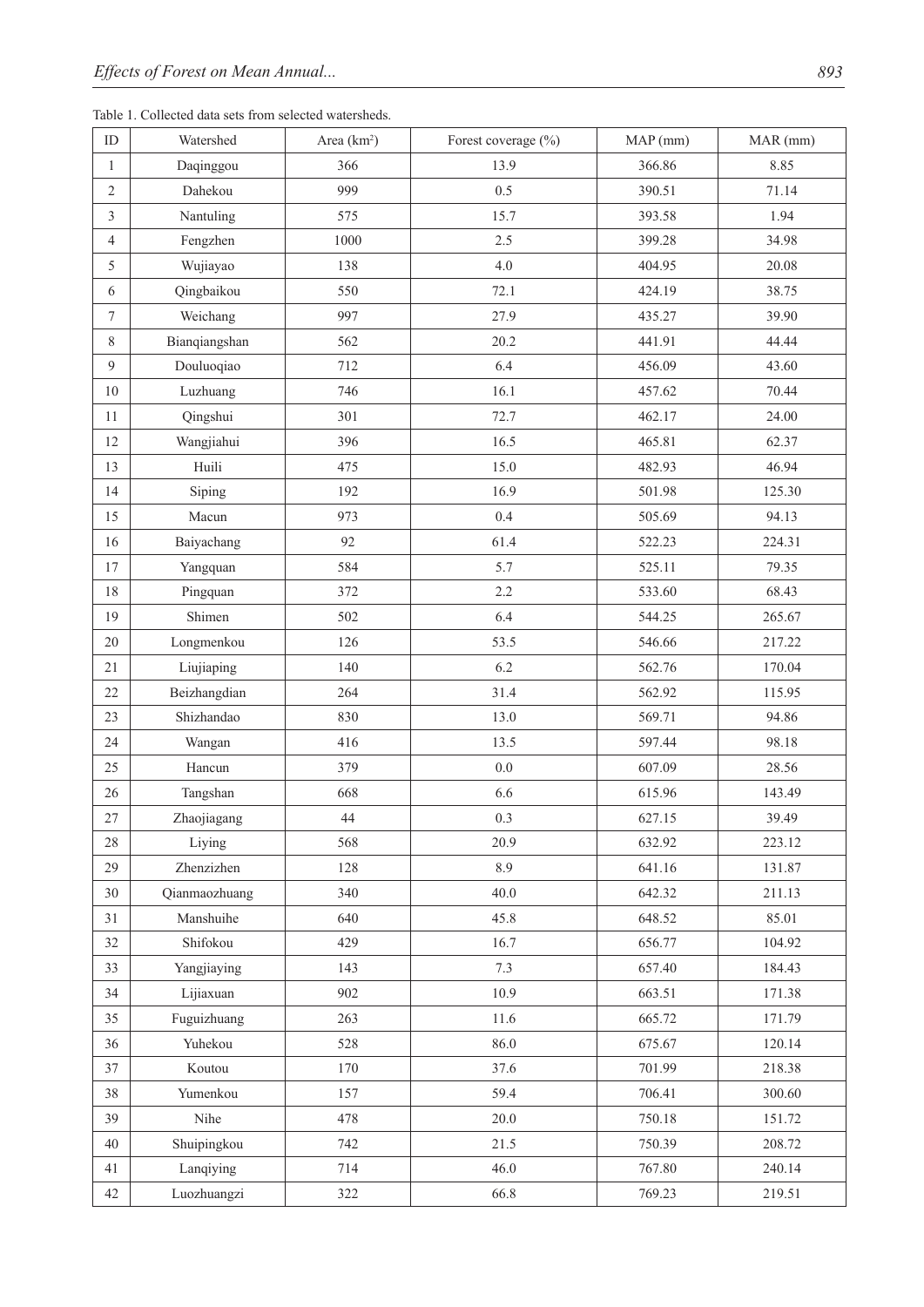|                     | Name              | $\int f$ | MAP(mm) | MAR(mm) | MAR ratio $(\%)$ |
|---------------------|-------------------|----------|---------|---------|------------------|
|                     | Fengzhen          | 2.46%    | 399.28  | 34.98   | 8.76%            |
|                     | Wujiayao          | 3.98%    | 404.95  | 20.08   | 4.96%            |
|                     | Douluoqiao        | 6.42%    | 456.09  | 43.60   | 9.56%            |
|                     | Daqinggou         | 13.92%   | 366.86  | 8.85    | 2.41%            |
| $f$ is              | Huili             | 14.97%   | 482.93  | 46.94   | 9.72%            |
| $0\% - 30\%$        | Nantuling         | 15.70%   | 393.58  | 1.94    | 0.49%            |
|                     | Wangjiahui        | 16.47%   | 465.81  | 62.37   | 13.39%           |
|                     | Bianqiangshan     | 20.22%   | 441.91  | 44.44   | 10.06%           |
|                     | Weichang          | 27.89%   | 435.27  | 39.90   | 9.17%            |
|                     | <b>Mean value</b> |          | 427.41  | 33.68   | 7.61%            |
|                     | Qingbaikou        | 72.06%   | 424.19  | 38.75   | 9.14%            |
| $f$ is<br>about 72% | Qingshui          | 72.73%   | 462.17  | 24.00   | 7.19%            |
|                     | Mean value        |          | 443.18  | 31.38   | 8.16%            |

Table 2. Collected data sets of MAP, MAR, and forest coverage (*f*) from the less-precipitated basins.

mesic climates and less so in arid climates [24]. Bari et al. (2015) also said that, in arid environments (those in which potential evapotranspiration is many times greater than precipitation), woody plants have comparatively little effect on the water budget – for the simple reason that most of the water in these landscapes is evaporated regardless of vegetation cover [23]. Even though northern China is a semiarid landscape (not an arid environment), its potential evapotranspiration in less-precipitated areas is also much greater than precipitation, and most of the water is also evaporated, ET accounts for 85~100% (Fig. 2). Therefore, the forest had a little effect on runoff in the less-precipitated area (<500 mm).

# The Impact of Forest on Runoff in the More-Precipitated Basins

When MAP is  $>500$  mm, the effects of forest on runoff is much more complex than the less-precipitated area. We examined the forest's effects by the changes of runoff with increasing forest coverage (Fig. 4). The MAP of the basins has a large range of variation; to weaken the influence of rainfall, more than the absolute MAR, we also selected the MAR ratio (percentage of precipitation) as another indicator.

Both the absolute MAR and the MAR ratio have the same change trend with increasing forest coverage, and the change trend of MAR is respectively increasing, stable, and decreasing. This may suggest that, when *f* is small, the effect of forest is increasing runoff; when *f* is big, the effect is much weaker; and when *f* is much bigger, forest decreases runoff. In addition, the largest absolute MAR is about 225 mm and the largest MAR ratio is about 35%.

When precipitation is more ( $>500$  mm in this paper), the effect of forest on MAR is much more complex.



Fig. 4. Changing trends in MAR with forest coverage for the more-precipitated basins (MAP>500 mm).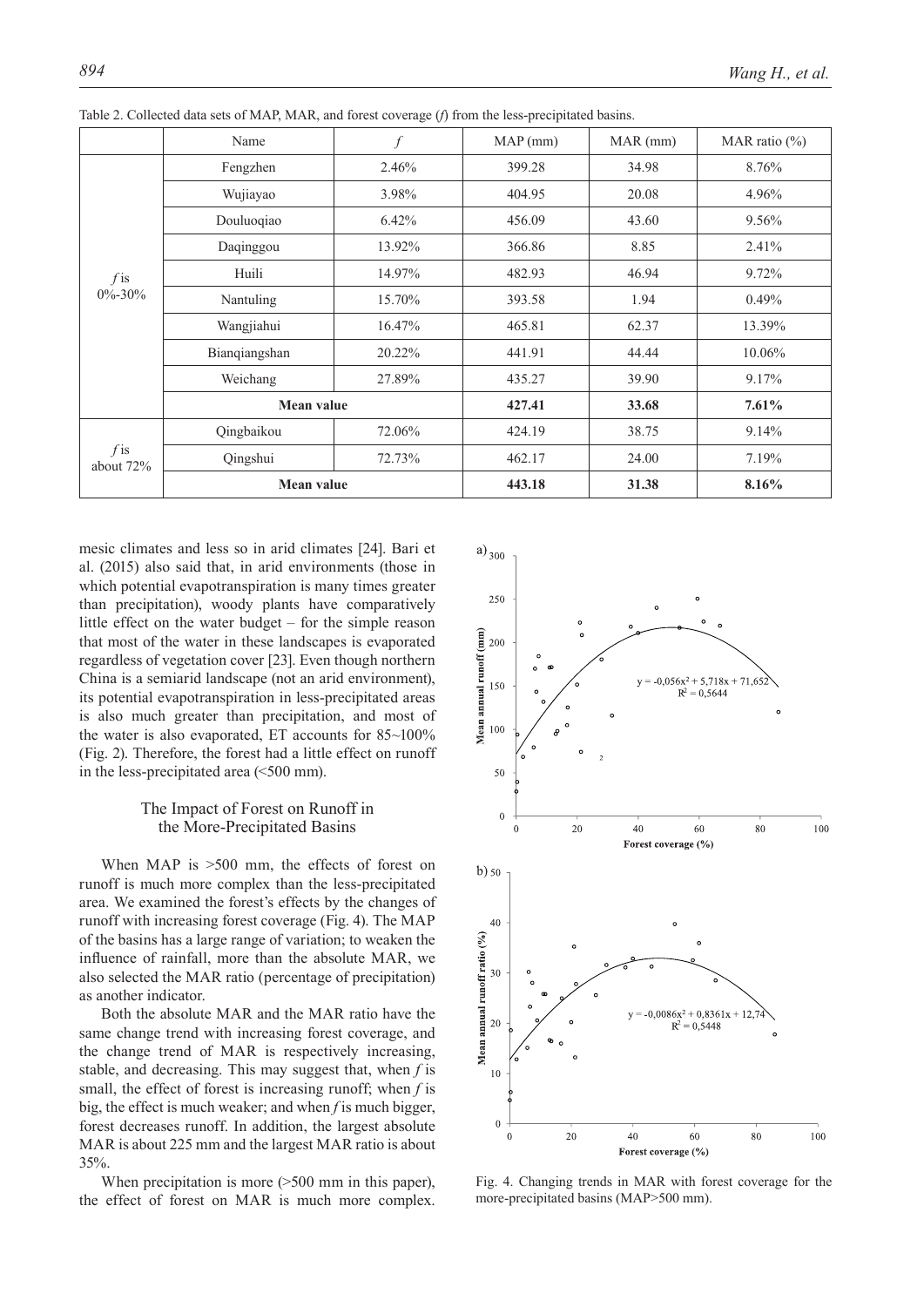Our results showed that with increasing forest coverage the MAR had a trend of "increasing-stable-decreasing." Wang et al. noted that the key to predicting and understanding the forest impact is to know which water balance component is the winner in affecting runoff [11, 25-28]. This trend may reflect different winners in different stages of the fight between the negative and positive effects of forest on runoff [29-31]. When forest coverage is low  $\left( \langle 20\% \rangle \right)$ , soil evaporation rather than tree transpiration is the main part of basin evapotranspiration, and then the positive effects of reducing soil evaporation and enhancing soil infiltration may be the winner. When forest coverage is much higher  $(>60\%)$ , increasing trees transpiration becomes a major component and, taking the increasing canopy interception into account, the negative effects become the winner while the positive effects are much more limited.

The effects of forest on runoff in greater-precipitation areas (>500 mm) show that, initially, the positive effects may be a major component, and with increasing forest coverage the negative effects are also increasing and gradually win. So we guess there may be a point or period where the negative and positive effects are evenly matched, and has the largest runoff.

#### **Conclusions**

Using statistical and graphical analyses on the long-term hydrological data of the 42 watersheds in northern China, we were able to analyze the impact trend of forest on runoff. We conclude that the impact of forest on runoff is very weak in the less-precipitated regions (in this study <500 mm). And in the more-precipitated regions (>500 mm) the effects of forest on runoff are much more complex, and cannot simply be stated as increases or decreases. With increasing forest coverage (*f*), runoff shows a trend of "increasing-stabledecreasing," and the largest absolute MAR in northern China is about 225 mm and the largest MAR ratio is about 35%. Those results have some implications for reforestation programs, and are just a first step toward better understanding the forest-water relationship.

It is important to highlight that there remains a lot of uncertainty in this statistical analysis of forest impact on runoff. In addition to precipitation and forests, other meteorological factors (e.g., temperature) and terrain factors (e.g., slope) also could affect runoff. This study area is located in the same climatic zone and mostly is the rocky mountain area, and its meteorological and topographical factors have little change, but after all cause a deviation of our research results. Due to the lack of paired catchments, it is difficult to remove these additional factors. On the other hand, in order to ensure sufficient data sets we select the only 42 watersheds in which the data period is more than 10 years old and may not be sufficient to represent the entire study area. We should try to remove these deficiencies from future research.

This research was financially supported by the Central Nonprofit Research Institution's Basic Scientific Research Special Fund (CAFYBB2016SY032).

#### **References**

- 1. YAO Y.F., CAI T.J., WEI X.H., ZHANG M.F., JU C.Y. Effect of forest recovery on summer streamflow in small forested watersheds, Northeastern China. Hydrological Processes. **26**, 1208, **2011**.
- 2. ZHANG M., WEI X. The effects of cumulative forest disturbance on streamflow in a large watershed in the central interior of British Columbia, Canada. Hydrology & Earth System Sciences. **16**, 2021, **2012**.
- 3. ZHANG M., WEI X. The cumulative effects of forest disturbance on streamflow in a large watershed in the central interior of British Columbia, Canada. Hydrology & Earth System Sciences Discussions. **9**, 2855, **2012**.
- 4. SUN G., ZHOU G., ZHANG Z., WEI X., MCNULTY S.G., VOSE J.M. Potential water yield reduction due to forestation across China. Journal of Hydrology. **328**, 548, **2006**.
- 5. BATELIS S.C., NALBANTIS I. Potential Effects of Forest Fires on Streamflow in the Enipeas River Basin, Thessaly, Greece. Environmental Processes. **1**, 73, **2014**.
- 6. LOPES V.L., FFOLLIOTT P.F. Effects of Forest Harvesting Practices on Streamflow-Sediment Relationships for Southwestern Ponderosa Pine Watersheds// Watershed Management Planning for the 21st Century. ASCE, **2014**.
- 7. FARLEY K.A., JOBBAGY E.G., JACKSON R.B. Effects of afforestation on water yield: a global synthesis with implications for policy. Global Change Biology. **11**, 1565, **2005**.
- 8. PEEL M.C., MCMAHON T.A., FINLAYSON B.L. Vegetation impact on mean annual evapotranspiration at a global catchment scale. Water Resources Research. **46**, W09508, **2010**.
- 9. BECK H.E., BRUIJNZEEL L.A., DIJK AIJMV., MCVICAR T.R. The impact of forest regeneration on streamflow in 12 meso-scale humid tropical catchments. Hydrology & Earth System Sciences Discussions. **17**, 2613, **2013**.
- 10. YAO Y., CAI T., WEI X., ZHANG M., JU C. Effect of forest recovery on summer streamflow in small forested watersheds, Northeastern China. Hydrological Processes. **26**, 1208, **2012**.
- 11. WANG Y.H., YU P.T., KARL-HEINZ FEGER, WEI X.H., SUN G., MIKE BONELL, XIONG W., ZHANG S.L., XU L.H. Annual runoff and evapotranspiration of forestlands and non-forestlands in selected basins of the Loess Plateau of China. Ecohydrology. **4**, 277, **2011**.
- 12. LIU W., WEI X., LIU S., LIU Y., FAN H., ZHANG M., YIN J., ZHANG M. How do climate and forest changes affect long-term streamflow dynamics? A case study in the upper reach of Poyang River basin. Ecohydrology. **8**, 46, **2015**.
- 13. ZHANG L., KARTHIKEYAN R., BAI Z., SRINIVASAN R. Analysis of streamflow responses to climate variability and land use change in the Loess Plateau region of China. Catena. **154**, 1, **2017**.
- 14. JIAN S., ZHAO C., FANG S., YU K. Effects of different vegetation restoration on soil water storage and water